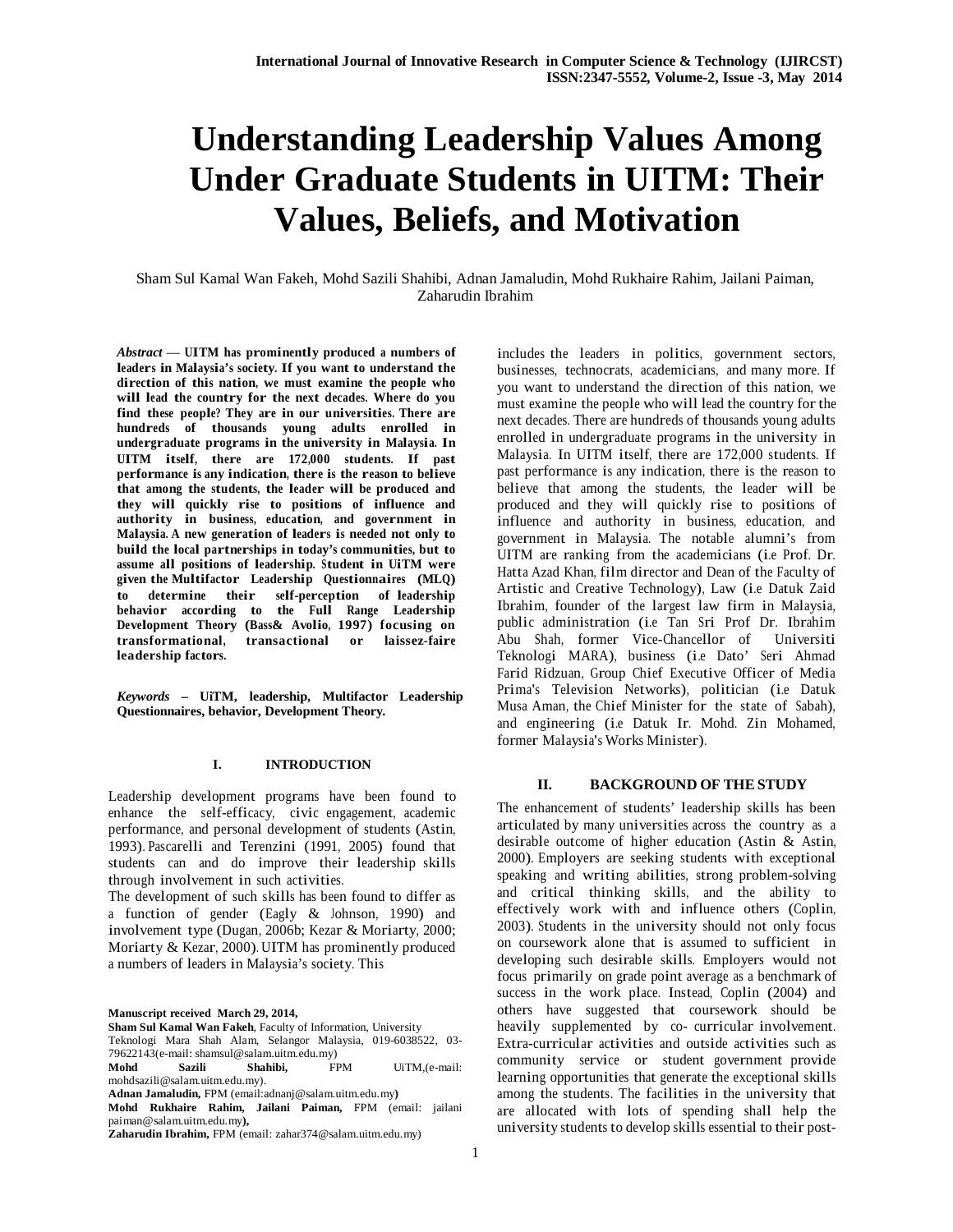#### **Understanding Leadership Values Among Under Graduate Students in UITM: Their Values, Beliefs, and Motivation**

graduate careers. As noted by Daugherty and Williams (1997), there is <sup>a</sup> growing need for effective leaders in groups, organizations, and communities. As <sup>a</sup> result, many universities have devised programs in many areas such as economic, social, and environmental lessons in order to well equip these groups of future leaders. Such programs allow students to serve in a variety of leadership roles such as resident advisors, student government officers, orientation leaders, and officers of fraternal organizations. These roles help students better understand leadership and develop skills to become effective leaders themselves. Nearly 600 Universitys and universities address leadership topics through courses, programs, and co-curricular activities in leadership education (Binard & Brungardt, 1997).

## **III. LITERATURE REVIEW**

Good leadership has the influence to determine success in the current global economy. There are many examples that support this statement. On the other hand, bad leaders are individuals who always look over their shoulder, react negatively during <sup>a</sup> crisis and are always blaming others for their own weakness. A good leader is <sup>a</sup> couragous leader. This trait shouldn't be confused with gung-ho recklessness, but such courage usually comes from <sup>a</sup> strong sense of self-worth. A bad leader is usually <sup>a</sup> person who is fearful of something or other – or maybe his self-worth. Rather than dwell on bad leadership, we should focus more on isolating good leadership qualities badly needed in the current global economy. The new generation of leaders are required to extensively exercise discretion to address the issues they face. In practice, discretionary leadership means that the leader is responsible in determining his own role and its more intricate nature. Ultimately, discretionary roles are the positions for which organizationally beneficial behaviors and gestures can neither be enforced on the basis of formal role obligation nor can it be elicited by contractual guarantee or reward. The peculiarities of each leadership role and the characteristics of the individual are critical considerations in determining role boundaries and parameters. There are thousands of descriptions on leadership available. In the leadership literature, more than one hundred different definitions of leadership have been identified (Rost, 1991). Handbooks on leadership (e.g. Bass, 1990) contain references to thousands of studies presenting various view points and definitions. According to Burns (1978), leadership is one of the most least understood quality on earth. Bass (1985) advised that as the studies of leadership are wide and varied;  $c \, h \, o \, o \, s \, i \, n \, g$ definition for leadership can be <sup>a</sup> very complex task. In general, leadership is a process of moving people in the direction that fits their longterm interests p <sup>e</sup> r f e c t l y (Rutter, 1995). According to Yukl  $(2005)$ , leadership is <sup>a</sup> process of interaction between leaders and subordinates where a leader attempts to influence the behaviour of his or her subordinates to accomplish organizational goals. Krause (2004)

described leadership as the selection of bases of influence. Kanungo (1998) regarded leadership as an i nd i vidual exercising his or her influence over others by utilizing various bases of social power in order to achieve organizational objectives. Gardner (1990) defined leadership as the process of influencing the activities of an individual or <sup>a</sup> group in the efforts toward goal achievement in <sup>a</sup> given situation. Jacques and Clement (1994) supported this argument when they defined leadership as <sup>a</sup> process in which one person (the leader) sets the purpose or direction for others and motivates them to work together with him/her in that direction, with competence and commitment. In terms of social approach, Nirenberg (2001) defined leadership as <sup>a</sup> social function necessary for the achievement of collective objectives. He further elaborated that leadership is not just <sup>a</sup> position in <sup>a</sup> hierarchy or <sup>a</sup> chain of commands, but involves the actions of the leader. Leadership is also perceived as what the leaders do to inspire their subordinates who have the same goals, and to maintain the group's or the organization's strength. According to Yukl (1989), most definitions of leadership reflected the assumption that it actually involves <sup>a</sup> process of social influence whereby intentional influence is exerted by one person (or group) over other people (or groups) to maintain a structure of activities and relationships in <sup>a</sup> group or organization.

## **IV. RESEARCH METHODOLOGY**

This chapter describes the research methodology used in this study to test the hypothesis and the rationale behind it. The population, sample and the sampling approach is described. Furthermore, the two instruments that were used in the research are described and their applicability discussed. Finally, <sup>a</sup> brief description of the relevant statistical techniques used in the study is also provided. According to Peil (1982) stated that much of the social research, especially in developing countries, sets out to explore <sup>a</sup> new era or at least one about which little is known in the local context. Babbie and Mouton (2004), there are different types of social research methods that can be identified from the literature, namely exploratory research, descriptive research and explanatory research.

# *A. Research Design*

According to Adams and Schvaneveldt (1985:103) "research design refers to a plan, blueprint or guide for data collection and interpretation – <sup>a</sup> set of rules that enable the investigator to conceptualize and observe the problem under study". From the hypotheses it is evidence that the research is of <sup>a</sup> quantitative nature. Figure 1. below provides <sup>a</sup> schematic diagram of the research method proposed. This method consists of the following steps: selection of research method: population and sampling: questionnaire selection; data collection; data capturing; data statistical analysis.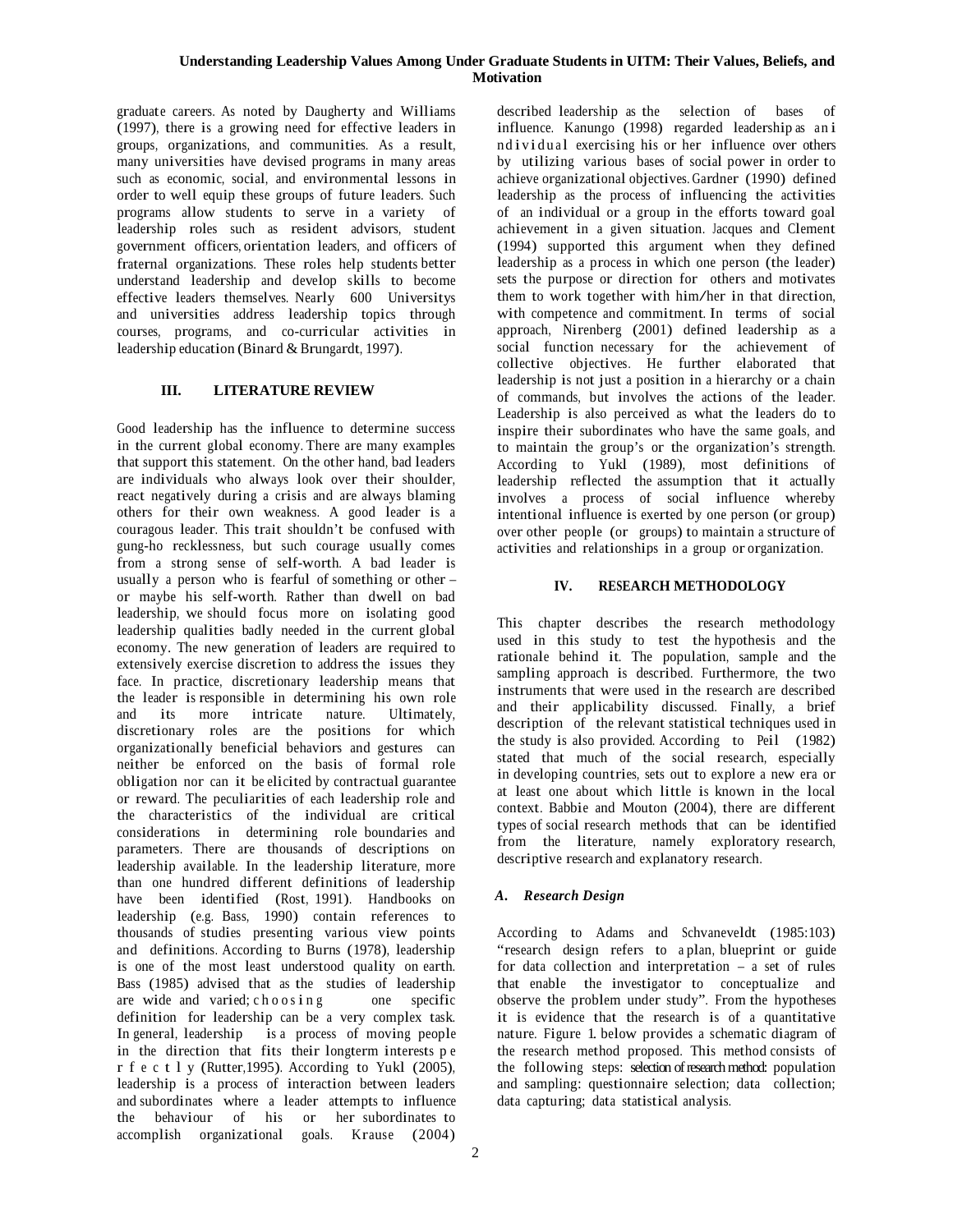## *B. Ethical Consideration*

Ethical considerations of confidentiality and privacy were addressed. A concerted and conscious effort was made at all times to uphold this promise. From an ethical consideration, the research dealt with the information gathered from UiTM students in complete confidentiality and privacy. A conscious effort was made at all times in a way that the respondents' names were not revealed in the research report.

# *C. Instrument*

Two set of questionnaires system were used in this research to obtain information on leadership and organisational commitment, respectively, namely the<br>Multifactor Leadership Ouestionnaire (MLO) and Multifactor Leadership Questionnaire (MLQ) Socially Responsible Leadership Scale (SRLS).



Fig 1: A schematic representation of the general research design

## *D. Multifactor Leadership Questionnaire (MLO)*

The MLQ was formulated from the Full Range Leadership Development Theory (Bass & Avolio, 1997). Thus, the MLQ is based on the work of renowned leadership theorists like Bass, Avolio and Yammarino (Avolio & Bass, 1997). The MLQ has been improved and tested since 1985 with the result that many versions of the questionnaire have been developed. The latest versions, Form 5X (Revised), were used in this study. The MLQ takes the form of <sup>a</sup> number of statements about the leadership style of the individual being tested. The questionnaire used in this study contains 45 statements that identify and measure the key aspects of leadership behaviours. Each statement corresponds to one of the nine components of either transformational, transactional or laissez - faire leadership factors. The transformational leadership style is divided into idealised charismatic behaviours and attributes. Factors representing transformational leadership include idealised influence (attributed), idealised influence (behaviour), inspirational<br>motivation. individualised consideration and consideration and intellectual stimulation. Transactional leadership style is represented by two factors called contingent rewards and management-by-exception. Thus, MLQ 5X (Revised) contains nine factors. The MLQ comprises <sup>a</sup> 5 point Likert scale and the respondents were instructed during the administration of the questionnaires by the researcher to mark the most suitable answer. The scale ranges from 0 to 4 as follows:

0 - Not at all, 1 - Once in <sup>a</sup> while, 2 – Sometimes, 3 - Fairly often, and 4 - Frequently if not always

Each respondent was required to assess and testify as to how frequently the behaviors described by each of the statements are exhibited by their leader. The MLQ consists of two versions known as the 'rater version' and the 'self-rater version' (see Appendix L and M). These two versions consist of exactly the same statements, except that they are written from different perspectives. The leader, for example, would be given the statement, 'I spend time teaching and coaching', whereas the subordinate's questionnaire would say, 'The person I am rating spends time teaching and coaching'.

## **V. ANALYSIS**

In this chapter, the results of the correlation analysis of the research hypotheses were discussed. In order to summarize the quantitative data and the quantitative data and the relationships, a descriptive statistics was used.

# *A. Descriptive Statistics*

Descriptive statistics are used to summarize quantitative data, enabling patterns and relationships to be discerned which are not apparent in the raw data (Hussey  $\&$  Hussey, 1997). The common purpose of these techniques is to summarize both variability (that is the spread of the numbers) and the centre of data. Sekaran (2000:397) describes the mean of <sup>a</sup> sample as "a measure of central tendency that offers <sup>a</sup> general picture of the data without unnecessarily inundating one with each of the observations in <sup>a</sup> data set or sample". The standard deviation of <sup>a</sup> sample is defined as an index of the spread of a distribution or the variability in the data.

## *B. Leadership Style –Multifactor Leadership Questionnaire (MLQ)*

Management-by-exception-Passive is <sup>a</sup> form of leadership in which the leader intervenes only if standards are not met and only take action after rules have been broken or mistakes are "brought to their attention.". Study showed the students agreed that they were <sup>a</sup> firm believer in 'If it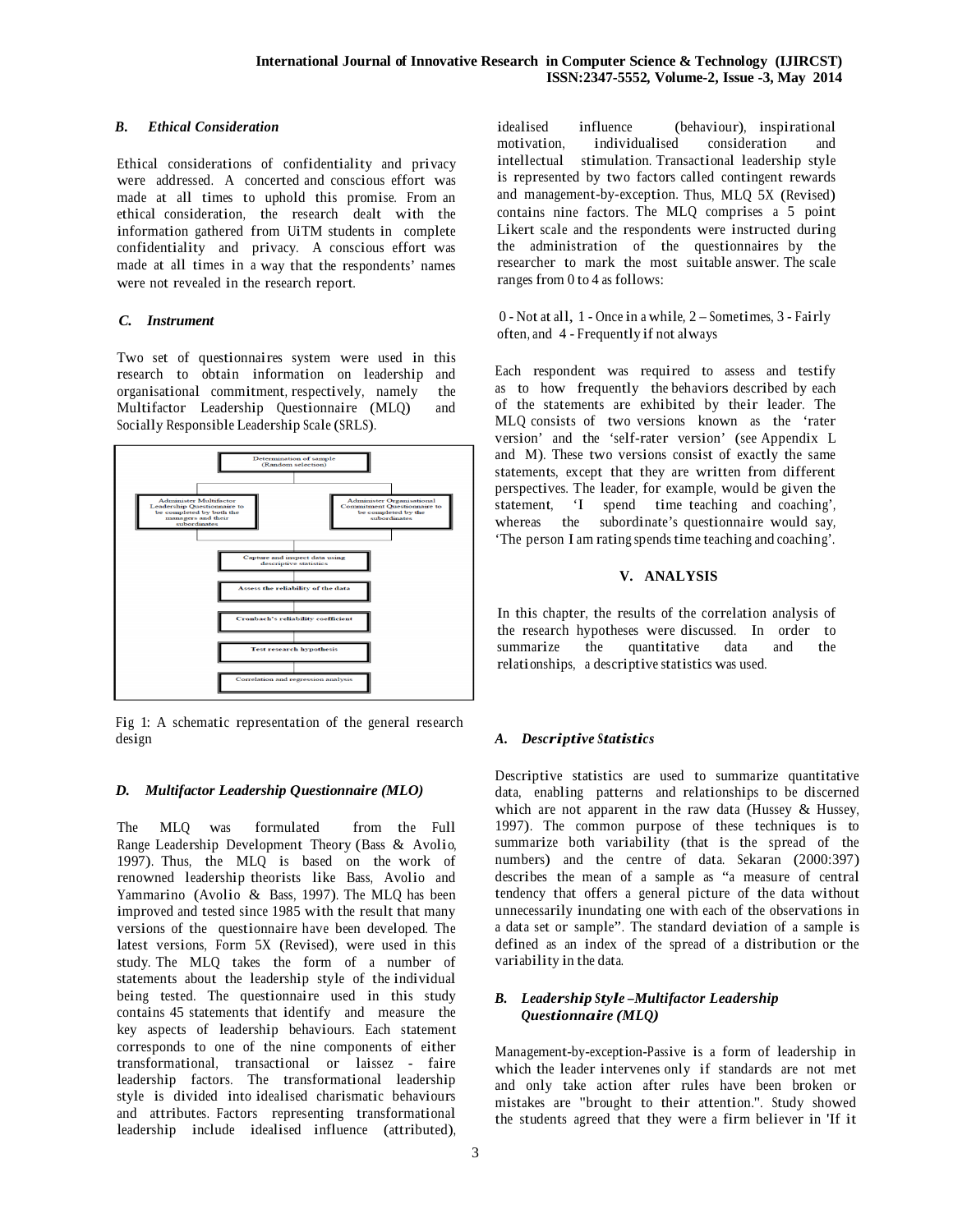## **Understanding Leadership Values Among Under Graduate Students in UITM: Their Values, Beliefs, and Motivation**

| Dimension                             | O#              | Item                                                                       | N   | м    | <b>SD</b> |
|---------------------------------------|-----------------|----------------------------------------------------------------------------|-----|------|-----------|
| Management<br>by exception<br>Passive | <b>Q17</b>      | I show that I am firm believer<br>in 'IF it ain'; t broke, don't fix       | 136 | 3.01 | 1.03      |
|                                       | Q <sub>3</sub>  | I fail to interface until<br>problems become serious                       | 136 | 2.6  | 0.94      |
|                                       | Q <sub>20</sub> | I demonstrate that problems<br>must become chronic before I<br>take action | 136 | 2.47 | 1.04      |
|                                       | O <sub>12</sub> | I wait for thing to go wrong<br>before taking action                       | 136 | 2.53 | 0.51      |
|                                       |                 |                                                                            | 136 | 2.61 | 0.51      |

isn't broke, don't fix it. Table 1, demonstrates the results.

Note:  $0 =$  Not at all,  $1 =$  Once in a while,  $2 =$  Sometimes, 3 Fairly Often,  $4 =$ Frequently if not always

TABLE 1: Data Collection – Management by exception – Passive

Management-by-exception-Active is <sup>a</sup> form of leadership which watches and searches for deviations from the rules and standards and takes corrective action when followers are not acting correctly; "they enforce the rules to avoid mistakes" (Bass, 1997). In the study, students scored high on "I concentrate my full attention on dealing with mistakes, complaints, and failures". Table 4, demonstrates the results.

| Dimension                             | O#         | Item                                                                                              | N   | м    | SD.  |
|---------------------------------------|------------|---------------------------------------------------------------------------------------------------|-----|------|------|
| Management<br>by exception<br>Passive | <b>Q22</b> | I concentrate my full<br>attention on dealing with<br>mistake, complain, and<br>failures          | 136 | 3.71 | 0.89 |
|                                       | <b>O4</b>  | I focus attention on<br>irregularities, mistakes,<br>exceptions, and deviations<br>from standards | 136 | 3.53 | 0.95 |
|                                       | Q24        | I keep track all mistakes                                                                         | 136 | 3.43 | 1.05 |
|                                       | Q27        | I direct my attention toward<br>failures to meet standards                                        | 136 | 3.25 | 1.02 |
|                                       |            |                                                                                                   | 136 | 3.48 | 0.49 |

Note:  $0 =$  Not at all,  $1 =$  Once in a while,  $2 =$  Sometimes, 3 Fairly Often,  $4 =$ Frequently if not always

#### TABLE 2: Data Collection – Management by exception – Active

Table 3, contains descriptive data for the five transformational leadership subscales, three transactional subscales, and one laissez-faire subscale. The distribution of scores for the sample contained reasonable variance and normality for use in subsequent analyses. All leadership variables hold <sup>a</sup> sample size of 135. The mean values for each of the transformational leadership subscales are all relatively close to 3 and those for transactional leadership ranges from 2.61 to 3.64. The mean values for laissez-faire is less than 3. The greatest standard deviation in the leadership factors is Laissez-Faire Leadership which attained approximately 1.05 standard deviation scores. In some instances, the overall scores for the transformational and transactional leadership subscales are slightly less than what Bass and Avolio (1997) consider ideal levels for effective leadership. For the most effective leadership, they suggest mean scores of greater or equal to 3.0 for individualized consideration, intellectual stimulation, idealized influence (behavior), idealized influence (attributed) and inspirational motivation.

| Dimension                           | N   | Mean | Standard<br>Deviation |
|-------------------------------------|-----|------|-----------------------|
| Idenlized Influence (Attributed)    | 136 | 3.41 | 0.98                  |
| Idenlized Influence (Behavior)      | 136 | 3.51 | 0.94                  |
| <b>Inspirational Motivation</b>     | 136 | 3.63 | 0.96                  |
| Intellectual Stimulation            | 136 | 3.55 | 0.98                  |
| <b>Individualized Consideration</b> | 136 | 3.34 | 1.01                  |
| Transformational Leadership         | 136 | 3.49 | 0.99                  |
| Contingent Reward                   | 136 | 3.64 | 0.94                  |
| Management by Exception - Passive   | 136 | 2.61 | 1.01                  |
| <b>Transactional Leadership</b>     | 136 | 3.24 | 0.99                  |
| Laissez Faire Leadership            | 136 | 2.53 | 1.05                  |

| TABLE 3: Mean & Standard Deviation Scores for |  |  |  |
|-----------------------------------------------|--|--|--|
| Leadership Style – Multifactor Leadership     |  |  |  |
| Questionnaire (MLO)                           |  |  |  |

Another construct that related when working in the group was common purpose. Majority of the students agreed with the importance to develop <sup>a</sup> common vision within the group. Other important statement were their own knowledge and support of the goals of the group as well as <sup>a</sup> familiarity with other group members' priorities. The less important perceived by the students were being familiar with and committing to collective values within <sup>a</sup> group. Responded the least important factor was assisting in shaping the overall mission of the group. Table 4, shows the results of the common purpose construct.

| <b>Construct</b>  | <b>O</b> # | <b>Item</b>                                                                             | М    | SD   |
|-------------------|------------|-----------------------------------------------------------------------------------------|------|------|
| Common<br>Purpose | 15         | It is important to develop common direction<br>in a group in order to get anything done | 4.2  | 0.64 |
|                   | 19         | I contribution to the goals of the group                                                | 4.16 | 0.56 |
|                   | 67         | I support what the group is trying to<br>accomplish                                     | 4.09 | 0.52 |
|                   | 58         | I know the purpose of the groups to which<br>I belong                                   | 4.09 | 0.52 |
|                   | 31         | I think it is important to know other<br>people's priorties                             | 4.06 | 0.59 |
|                   | 61         | I work well when I know the collective<br>values of a group                             | 3.99 | 0.55 |
|                   | 14         | I am committed to a collective purpose in<br>those groups to which I belong             | 3.92 | 0.66 |
|                   | 37         | Common values drive an organization                                                     | 3.89 | 0.67 |
|                   | 35         | I have helped to shape the mission of the<br>group                                      | 3.64 | 0.75 |

Note  $1 =$  Strongly Disagree,  $2 =$  Disagree,  $3 =$  Neutral,  $4 =$  Agree,  $5$ = Strongly Agree

TABLE 4: Ranking of Student's Perception of Overall Leadership Skills by Construct – Common Purpose  $(n=136)$ 

Congruence was another constructs that the students at least mildly agreed with every statement. Most significant to respondents was they want to be seen as <sup>a</sup> person of integrity. It was followed by desire to be both truthful and genuine. The response of the statements in general showed that behaviors and attitudes play an important role within their own leadership style. Table 5, shows the results forthe congruence construct.

| Construct  | #  | Item                                                      | м    | <b>SD</b> |
|------------|----|-----------------------------------------------------------|------|-----------|
| Congruence | 52 | Being seen as a person of integrity is<br>important to me | 4.41 | 0.64      |
|            | 68 | It is easy for me to be truthful                          | 4.29 | 0.64      |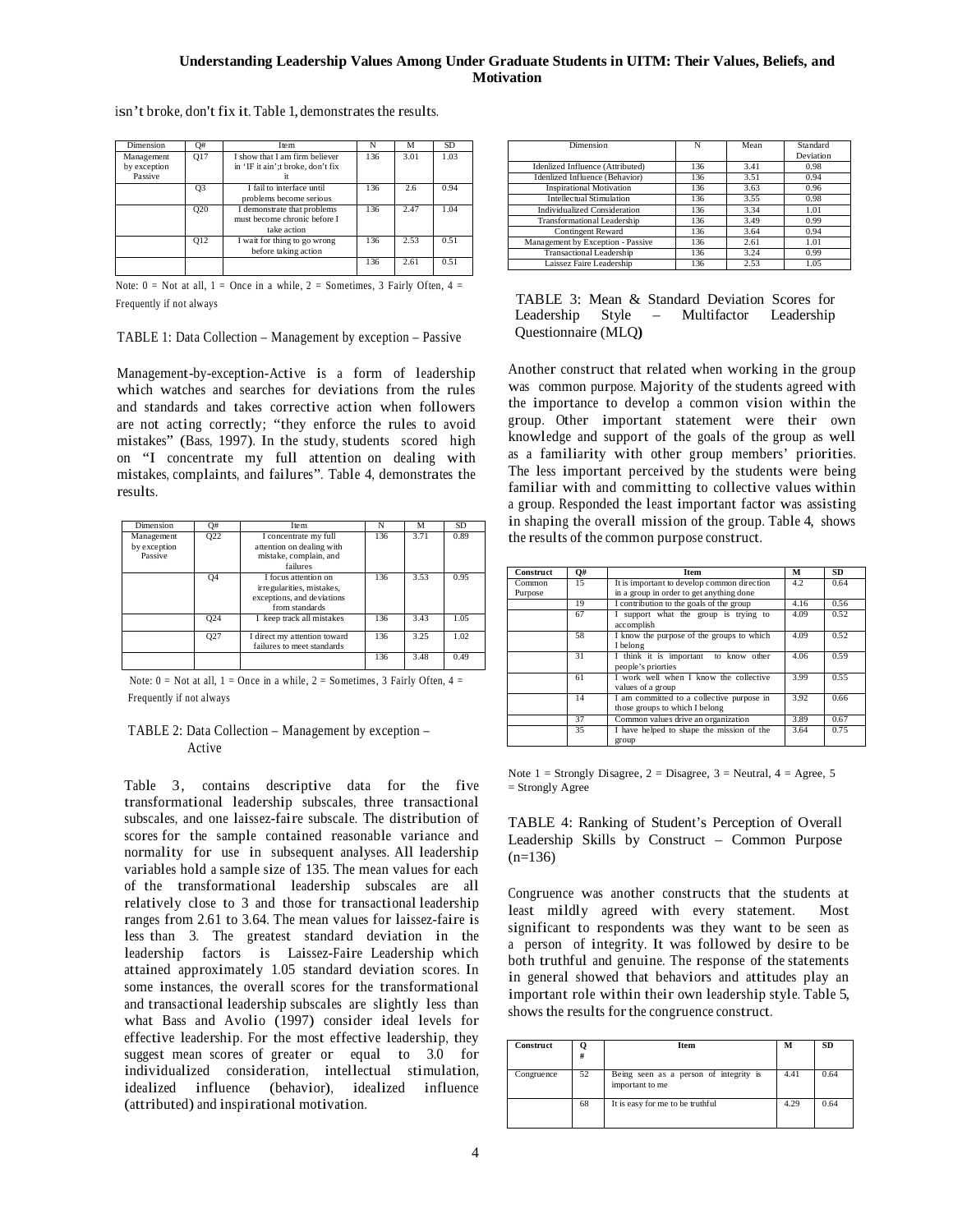| 64 | I am genuine                                                                | 4.27 | 0.62 |
|----|-----------------------------------------------------------------------------|------|------|
| 32 | My actions are consistent with my values                                    | 4.13 | 0.64 |
| 63 | My behavior reflect my beliefs                                              | 4.09 | 0.6  |
| 27 | It is important to me act on my beliefs                                     | 4.05 | 0.65 |
| 13 | I am committed to a collective purpose in<br>those groups to which I belong | 4.01 | 0.66 |

Note  $1 =$  Strongly Disagree,  $2 =$  Disagree,  $3 =$  Neutral,  $4 =$  Agree, 5 = Strongly Agree

TABLE 5: Ranking of Student's Perception of Overall Leadership Skills by Construct – Congruence (n=136)

Controversy with civility means to discuss on topics of conflict and diversity. This is a sensitive topic which covers being open to others' ideas, respecting diverse opinions, and valuing differences in others. The indication showed that respondents were relatively comfortable with differences and opinions that were not their own. Although the responds were neutral, they pretty solidly disagreed with being uncomfortable around issues of conflict with others. Table 6, shows the results of the controversy with civility construct.

| <b>Construct</b>                           | Q<br>#              | <b>Item</b>                                                                             | М                     | SD   |
|--------------------------------------------|---------------------|-----------------------------------------------------------------------------------------|-----------------------|------|
| <b>Controvers</b><br>with<br>v<br>civility | 1                   | I am open to others ideas                                                               | 4.2<br>9              | 0.59 |
|                                            | 1<br>6              | I respect opinion other than my own                                                     | 4.2<br>5.             | 0.61 |
|                                            | 3                   | I value difference in others                                                            | 4.2<br>1              | 0.67 |
|                                            | 5                   | Hearing difference in opinion enriches<br>my thinking                                   | 4.1<br>7              | 0.69 |
|                                            | 6<br>$\overline{c}$ | I share my ideas with others                                                            | 4.0<br>8              | 0.59 |
|                                            | 2                   | Creativity can come from conflict                                                       | 3.9<br>8              | 0.71 |
|                                            | 1<br>1              | Greater harmony can come out of<br>disagreement                                         | 3.4<br>$\overline{4}$ | 0.81 |
|                                            | $\overline{4}$<br>9 | I am comfortable with conflict                                                          | 3.4<br>1              | 0.89 |
|                                            | $\overline{c}$<br>1 | am uncomfortable when someone<br>г<br>disagrees with me                                 | 4.2<br>9              | 0.59 |
|                                            | $\overline{c}$<br>5 | When there is a conflict between two<br>people, one will win and the other will<br>love | 4.2<br>5              | 0.61 |
|                                            | 7                   | I struggle when group members have<br>ideas that are different from mine                | 4.2<br>1              | 0.67 |

Note  $1 =$  Strongly Disagree,  $2 =$  Disagree,  $3 =$  Neutral,  $4 =$  Agree,  $5$  $=$  Strongly Agree

TABLE 6: Ranking of Student's Perception of Overall Leadership Skills by Construct – Controversy with civility (n=136)

#### **VI. DISCUSSION & CONCLUSION**

The main objective of the study was to investigate the various leadership styles among UiTM Students. From this study, the leadership student profile could be generated for further use for the institution. Overall findings from this study suggest that transformational, transactional and laissez-faire leadership behaviors in the perception of the students. The only thing was they did not recognize each trait of leadership that they possed. Transactional Leadership style starts with the idea that team members agree to obey their leader when they accept <sup>a</sup> job. The "transaction" usually involves the organization paying team members in return for their effort and compliance. The leader has <sup>a</sup> right to "punish" team members if their work doesn't meet an appropriate standard. Although this might sound controlling and paternalistic, transactional leadership offers some benefits. The future leader in our society and community shall receive direct and indirect leadership education in order to allow them to excel as leaders in <sup>a</sup> changing world. The '8' leadership construct were tested on UiTM students to help us to understand and individual perception of leadership ability. This will also help us to find the answer whether our students nowadays have the better impact in community in future. By looking at the responds of the students according to SRLS model, we can define those areas that need to be emphasized in and outside the classroom.Overall, from the study, it's obvious that the students are very well aware and can articulate passionately in about leadership topics. This is the major breakthrough and positive impact of the study. The study can help the researchers to do future level of interest on leadership topics among the students. The concerned issue such as self-confidence apparently perceived neutral response among the students. However, this issue can be addressed through leadership experiences within institution to build self-efficacy. The institution shall encourage the students to get involved in student organizations, providing <sup>a</sup> wide variety of those organizations, and assigning role plays in class which focus on the importance of being a confident leader. Students' responds to construct congruence and commitment shows that the current students at UiTM have <sup>a</sup> moderately good idea on how important traits required for ethical leadership. Furthermore, student commitment to "do their part" and accountable for the task, implies that the students are ethically and morally positive. The positive attitude shall be encouraged by the institution by recommending the students to attend courses and seminars regarding leadership.

#### **References**

- [1] Astin, A. W. (1993). What matters in college?: Four critical years revisited. San Francisco: Jossey-Bass.
- [2] Astin, A. W., & Astin, H. S. (Eds.) (2000). Leadership reconsidered: Engaging higher education in social change. Battle Creek, MI: W. K. Kellogg Foundation.
- [3] Bass, B. M. and Avolio B. J. (1997). Full Range of Leadership Development:Manual for the Multi-factor Leadership Questionnaire. California: Mind Garden..
- [4] Bass, B. M., (1990b). From transactional to transformational leadership: Learning to share the vision, Organizational Dynamics,  $18.19 - 31$
- [5] Bass, B. M., Avolio, B. J., and Goodheim, L. (1987). Biography and the Assessment of Transformational Leadership at the World-Class Level. Journal of Management, 13:7-19.